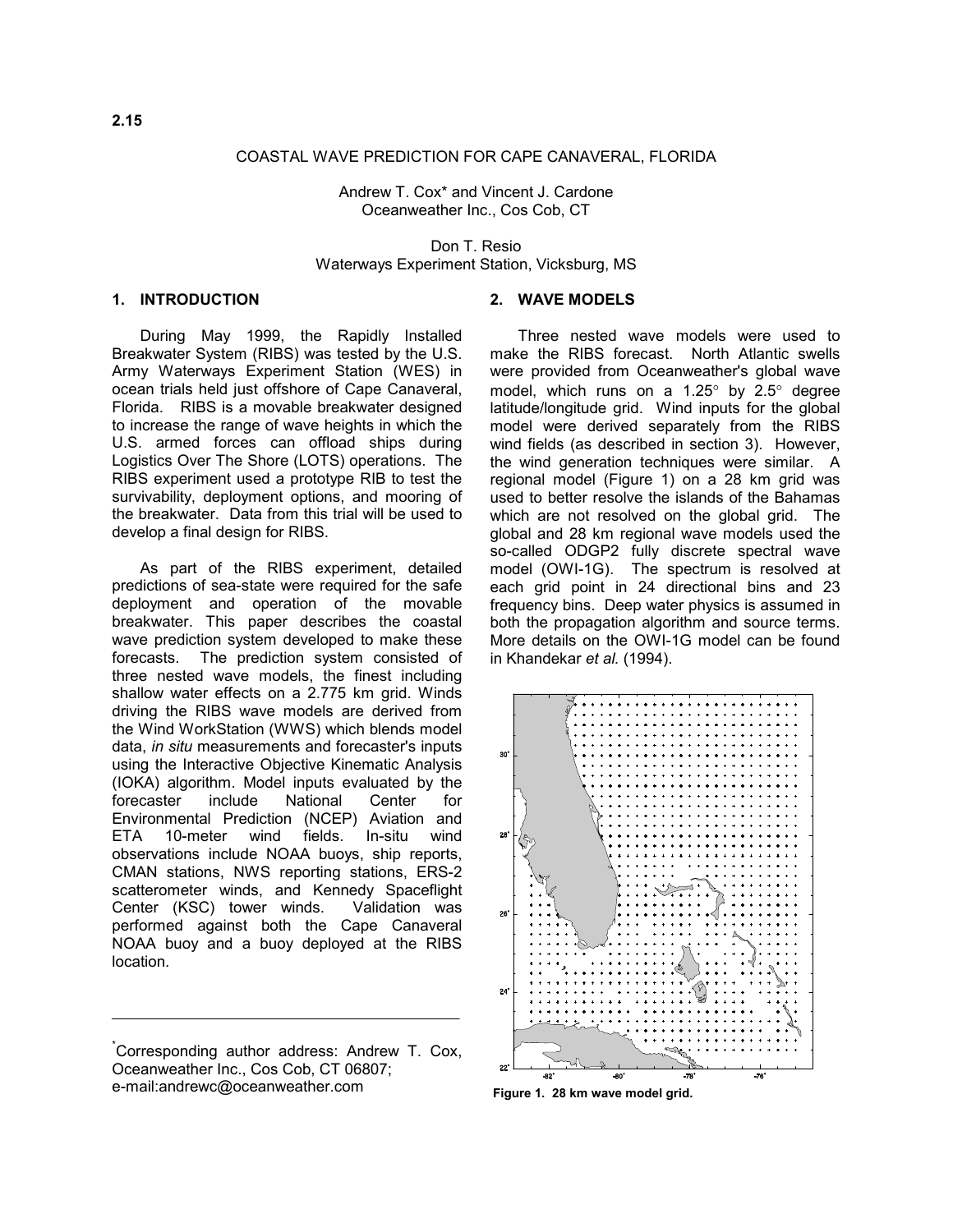

**Figure 2. 2.775 km wave model grid with depth contours in meters.**

A shallow water version of OWI-1G was implemented on a 2.775 km grid (Figure 2) to provide wave forecasts at the RIBS location. OWI-1G was first extended to shallow water in the mid-1980s and first tested against measured data in a shallow environment during the Canadian Atlantic Storms Project (CASP). The performance of the model hindcasts was shown to exceed that of several other operational and research shallowwater wave models which participated in that experiment (Eid and Cardone, 1987).

The modifications of the ODGP deep-water source term algorithm for shallow water include (1) transformation of the asymptotic limit to growth: (2) addition of an explicit bottom friction source term modeled after the treatment of Grant and Madsen (1982) ; calculation of the exponential growth rate using the shallow-water celerity; adoption of wave number scaling of the saturation range of the spectrum, with the equilibrium range coefficient expressed as a function of the stage of wave development.

The propagation scheme of the shallow water model is analagous to that used in the deep water model, which uses a precomputed table of propagation coefficients. In the construction of the table of propagation coefficients at each grid point and for each frequency and direction bin, a numerical shallow-water tracing program was used instead of the simple great circle ray-path computation used in the deep-water model. Effects of shoaling and refraction over an irregular bathymetry as resolved on the fine grid are therefore resolved. The bathymetry was obtained from manually digitized NOAA coastal survey maps.

Along the boundaries of the 28 km and 2.775 km grids the time histories of full two-dimensional wave spectra were interpolated in space from the lower resolution grid to the higher resolution grid.

#### **3. WIND INPUTS**

Wind fields for the RIBS 28 km and 2.775 km wave models were derived using an interactive Wind Workstation (WWS, Cox *et al*., 1995). The WWS allows an analyst to blend model winds, measured winds, and forecaster inputs using the approach described by Cardone *et al.* (1995, 1996).

NCEP's Aviation and ETA 28 km 10-meter wind fields were used as the primary model input. In-situ marine wind measurements consisted of NOAA buoys, CMAN stations, and ship reports. Winds were adjusted for height and stability to a reference level of 10 meters using the method described by Cardone *et al*. (1990). Scatterometer winds were obtained in real-time from the ERS-2 instrument, these winds were already at a 10-meter reference height and did not require any further modification. Coastal NWS reporting stations, and wind tower data from the Kennedy Spaceflight Center (KSC) were also used for defining the wind fields in the near-shore region. Figure 3 shows a typical analysis map, the cluster of land observations over Cape Canaveral is from the KSC wind tower data. Most of the towers were located on the coast and had excellent marine exposure.

In the analysis domain, model wind fields were modified as indicated by the *in situ* observations using classical kinematic techniques. In the forecast domain, continuity from the analysis maps was maintained and additional model data from the NGM, FNOC, and ECMWF models was evaluated for possible inclusion. Maps were modified every 6 hours from -24 to +48 hours, then every 12 hours out to +72. Wind fields were then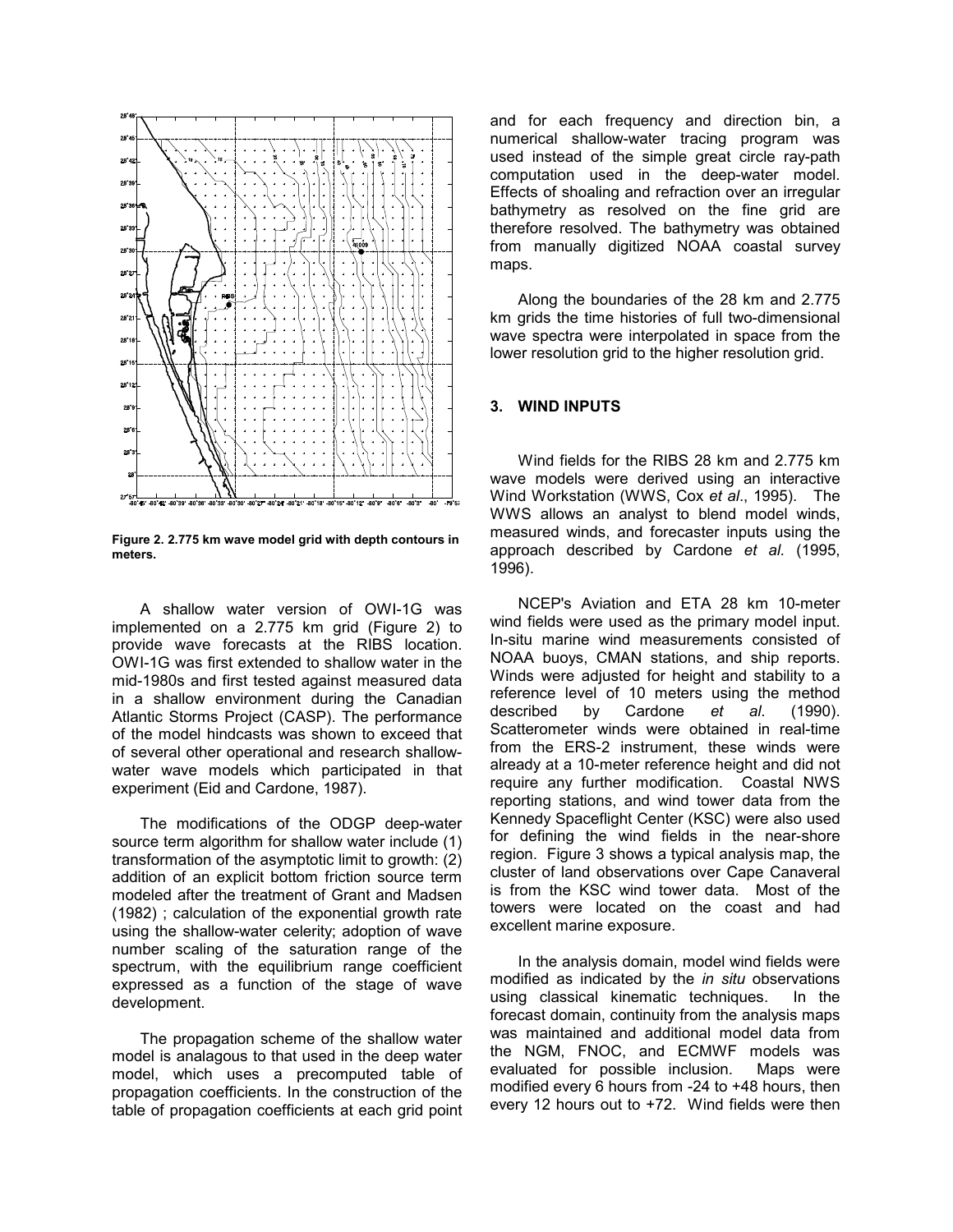

**Figure 3. WWS display showing gridded AVN and ETA winds, contoured AVN pressures with** *in situ* **data from buoys, ships, CMAN Stations, and KSC tower winds.** 

time interpolated for the 28 km and 2.775 km wave models.

### **4. WAVE MODEL VERIFICATION**

Figure 4 shows wave model output contoured every 10 cm for May-17<sup>th</sup> at 12 GMT. A strong pressure gradient driving high northeast winds just offshore the Carolina's generated the swells which propagated down the coast into the RIBS domain.

Wave model verification for the RIBS forecast consisted of the NOAA Buoy 41009 and wave measurements made at the RIBS location. Buoy 41009 is located 37 km East of Cape Canaveral in 42 m of water. The RIBS buoy is located just offshore of Cape Canaveral in 9 meters of water. Wave measurements were smoothed using a +/- 1-hour time window. All comparisons were made using the high-resolution 2.775 km wave model output.

Figure 5 shows the time series comparison of significant wave height forecasts and analysis against buoy 41009. There were three events during the RIBS trial period with sea states above



**Figure 4. Significant wave height contours every 10 cm.**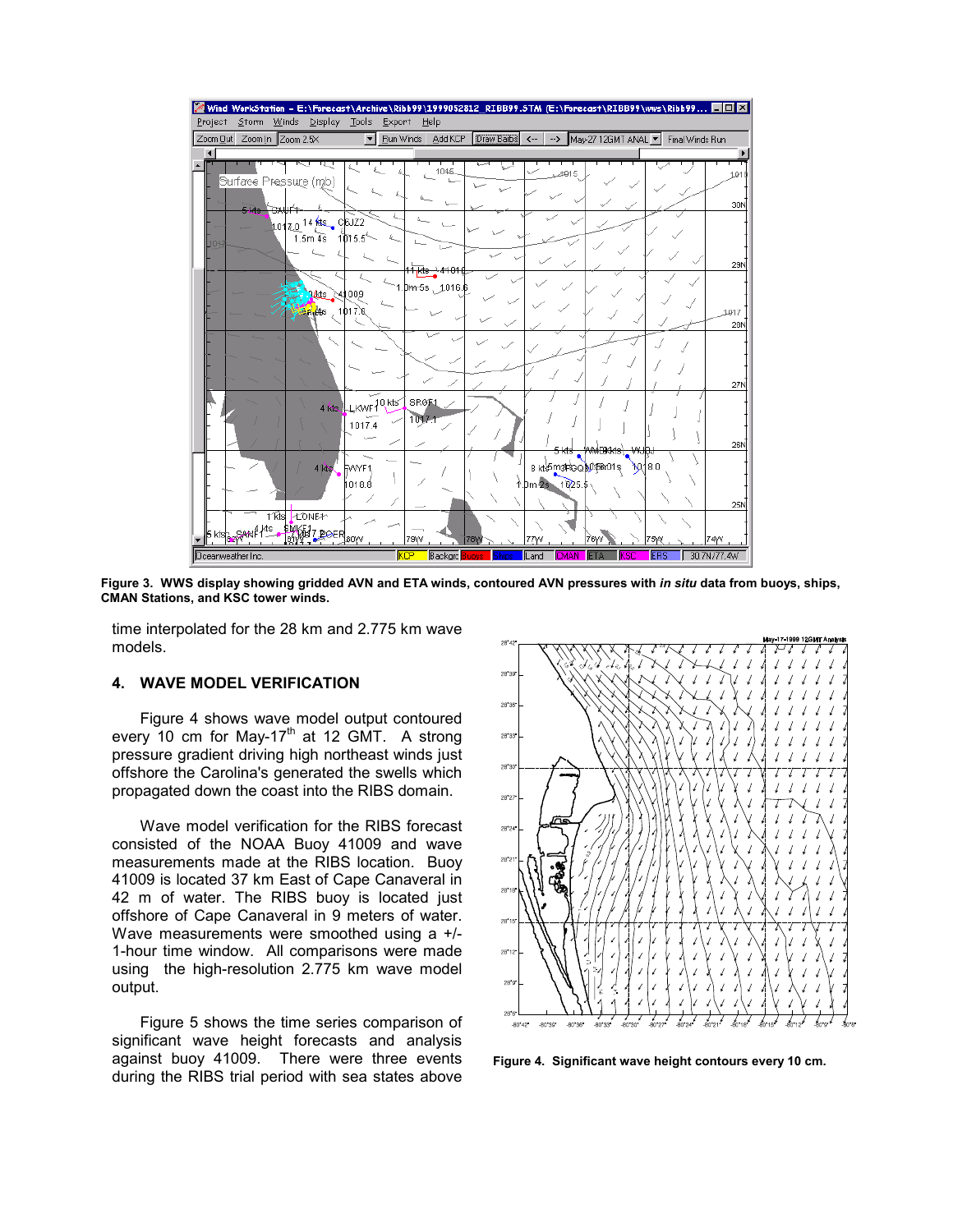

**Figure 5. Comparison of model waves at buoy 41009.**



**Figure 6. Comparison of model waves at the RIBS buoy.**